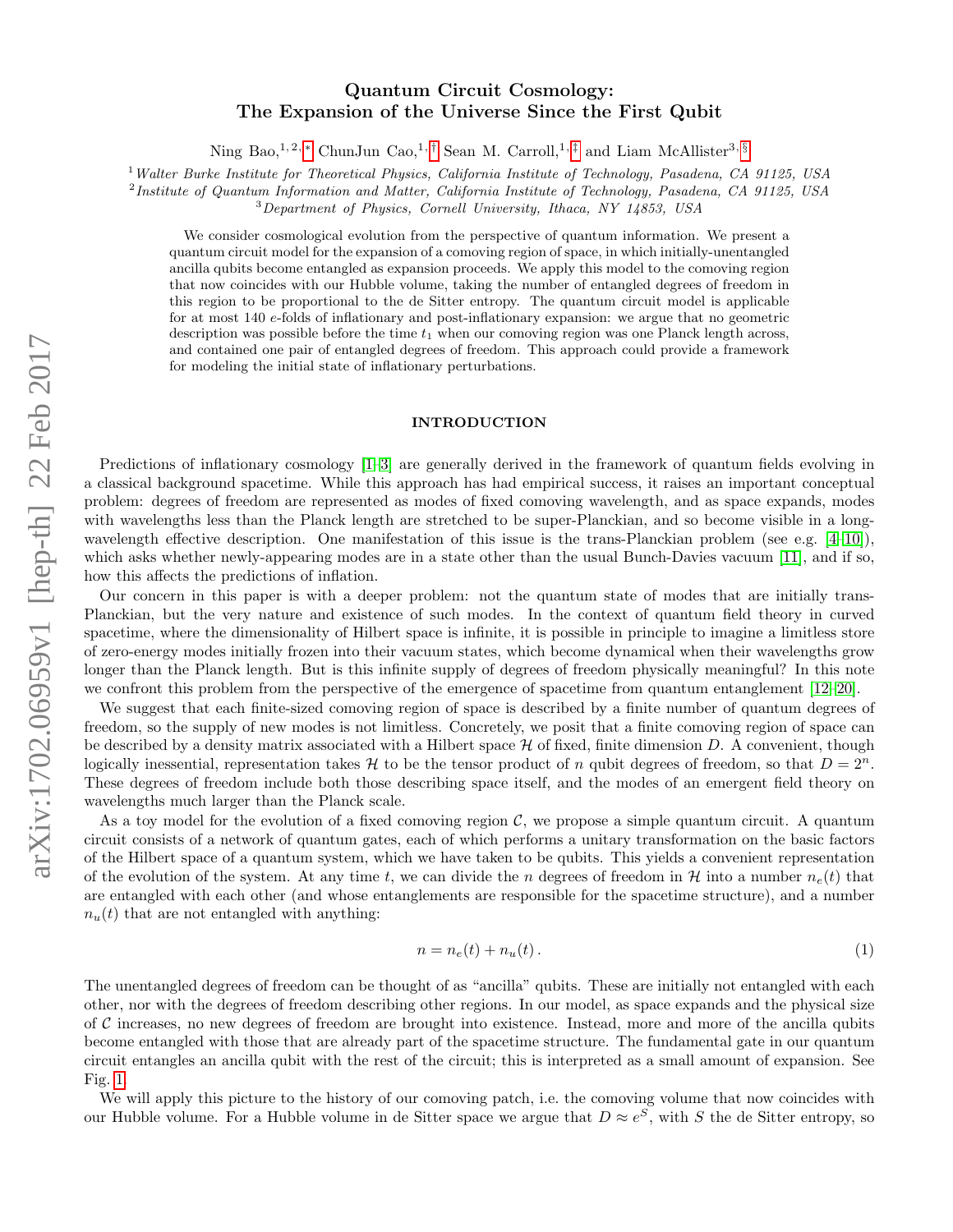

<span id="page-1-0"></span>FIG. 1. A schematic for a cosmological quantum circuit. The ancillary qubits are initialized in  $|0\rangle$  states, and the boxes are unspecified unitary gates.

that  $n \approx n_e \approx S/\ln 2$ . Our own comoving patch therefore contains  $n \approx 10^{122}$  entangled degrees of freedom today. In our past, when our comoving region was smaller, many of these degrees of freedom were not yet entangled.

This picture provides a candidate description of the quantum state of our comoving region at very early times. If inflation lasted for just the minimal number of e-folds necessary to solve the horizon problem, then at the start of inflation our comoving region was approximately a Hubble volume. However, if inflation lasted slightly longer than this (as quantified below), then sufficiently early in inflation the diameter of our comoving region was the Planck length  $\ell_p$ . A semiclassical description of quantum fields in this region is problematic, because the wavelengths of such modes are  $\lt \ell_p$ . In most approaches to the trans-Planckian problem, the underlying spacetime is taken to be smooth, and ambiguities associated to modes on this background are addressed by imposing a cutoff prescription.

In our picture, in contrast, even the notion of a classical metric ceases to make sense for a region of Planckian size: we will argue that for such a small region, there is insufficient entanglement for a description in terms of a smooth emergent spacetime to be valid. Correspondingly, we will find that the time evolution in our quantum circuit is trivial before the time  $t_1$ , the "time of one e-bit", when our comoving patch contained just one pair of entangled degrees of freedom, and had size  $\approx \ell_p$ . Before this time, the space corresponding to our comoving patch had not yet emerged.

We will argue that the total number of  $e$ -folds of inflationary and post-inflationary expansion since the time  $t_1$  is bounded,

<span id="page-1-1"></span>
$$
N_{\text{tot}} \le 140. \tag{2}
$$

This implies an upper bound on the total number of  $e$ -folds of inflation between the time  $t_1$  and the time of reheating, which is close to (but safely above) the number needed to provide a resolution to the horizon problem [\[1,](#page-10-4) [21–](#page-10-11)[23\]](#page-10-12). (The upper bound [\(2\)](#page-1-1) is related to other bounds that rely on the finite dimensionality of Hilbert space [\[24–](#page-10-13)[28\]](#page-10-14), as we explain in the Discussion.)

One aim of this note is to initiate a new approach to the trans-Planckian problem. The time  $t_1$  entering the bound [\(2\)](#page-1-1) is the time when our comoving region was one Planck length across, and correspondingly when modes that are horizon-sized today had Planckian wavelengths. Although our quantum circuit has trivial time evolution before this point, it provides a simple quantum-mechanical model for the time *shortly after*  $t_1$ , when a geometric description of our comoving region was not yet valid, but ancilla qubits were beginning to become entangled, as a precursor to the emergence of a smooth geometry. One might therefore adapt our setup to examine the quantum state of the curvature perturbations for  $t \approx t_1$ . More broadly, our approach provides a speculative but relatively concrete framework for answering certain questions about the very early history of our universe: what happened when our region was Planckian in size? Does cosmological expansion proceed continuously or in quantized steps?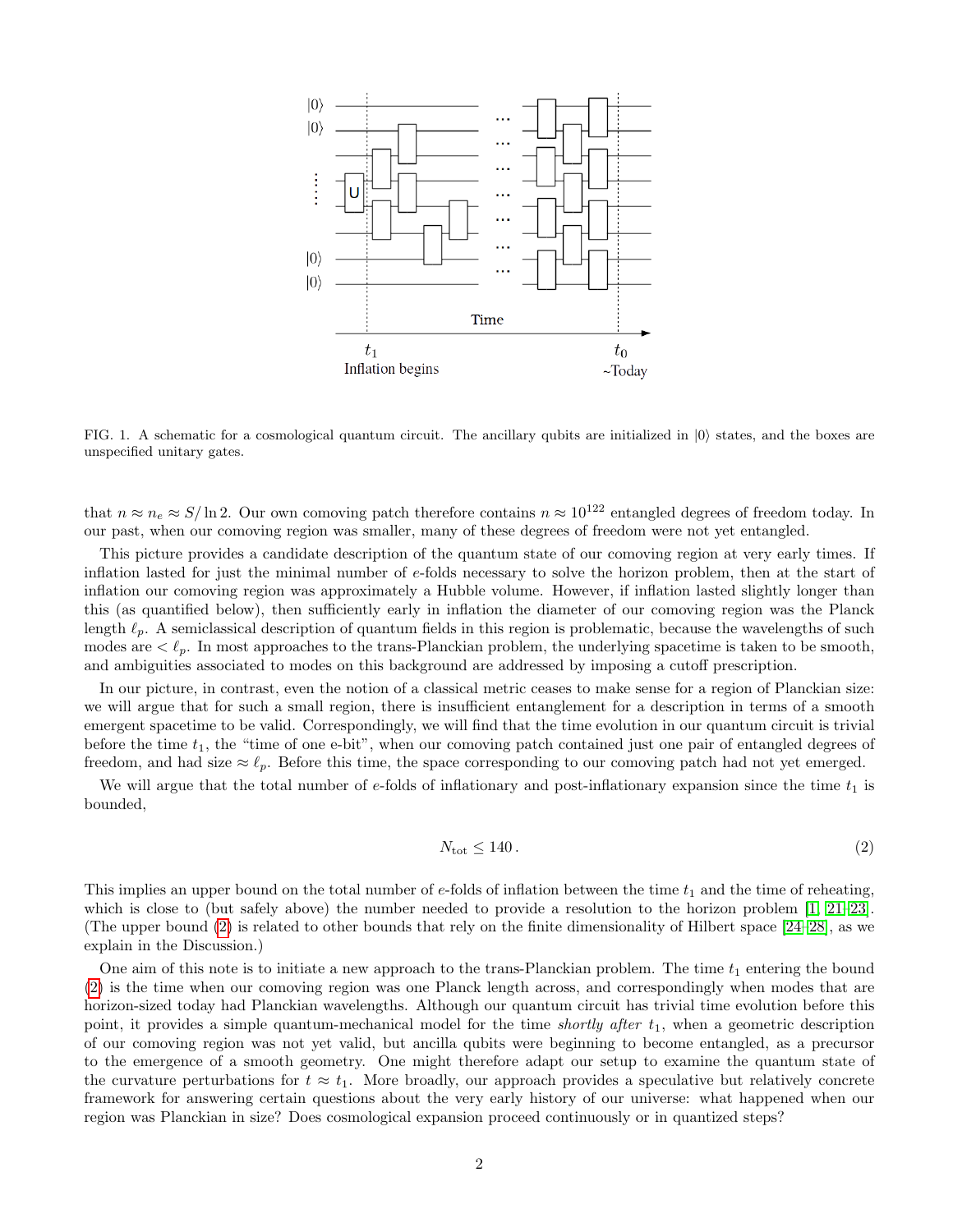### THE TRANS-PLANCKIAN PROBLEM

We will first briefly recall some well-known aspects of the trans-Planckian problem in inflationary cosmology (see [\[10\]](#page-10-7) for a review).

We consider a flat Friedmann-Robertson-Walker universe with metric

$$
ds^2 = -dt^2 + a(t)^2 d\vec{x}^2.
$$
\n(3)

A comoving volume C is one that has fixed coordinates  $\vec{x}$  over time, while a Hubble volume at a given time t is a ball of physical radius  $H^{-1}(t)$ , where  $H = \dot{a}/a$ . We write  $R(t)$  for the physical radius of C. The number of e-folds between two times  $t_1$  and  $t_2 > t_1$ , denoted  $N(t_1, t_2)$ , is defined as

$$
e^{N(t_1, t_2)} = \frac{R(t_2)}{R(t_1)}.
$$
\n(4)

The region of primary interest is the comoving volume that coincides now with our Hubble volume, i.e. the region such that  $R(t_0) = H^{-1}(t_0)$ , with  $t_0$  the present time. We refer to this region as "our comoving patch" or "our comoving volume", and denote it by  $\mathcal{C}^{H}(t)$ .

The trans-Planckian problem is a potential ambiguity that arises if the total amount of expansion that our comoving patch experienced exceeds the minimum number of e-folds needed to solve the horizon problem. The underlying issue is that semiclassical methods may not be valid for describing modes with wavelengths shorter than the Planck length  $\ell_p$ . In cosmologies with considerably more than 60 e-folds of inflation, some of the modes visible in the Cosmic Microwave Background (CMB) and Large Scale Structure had such sub-Planckian wavelengths at the beginning of inflation  $[29]$ . To see this, recall that in an inflationary scenario involving just enough e-folds to solve the horizon problem, the large-angle modes of the CMB exited the horizon at the very beginning of inflation. Because these modes now have wavelengths of order  $H_0^{-1} \approx e^{140} \ell_p$ , with  $H_0$  the present-day Hubble parameter, they were sub-Planckian at the beginning of inflation if the total number  $N_{\text{tot}}$  of e-folds of inflationary and post-inflationary expansion exceeds 140. The critical number  $N_{\text{tot}} = 140$  does not depend on the equation of state during or after inflation, nor on the reheat temperature  $T_{RH}$ . However, the division of  $N_{\text{tot}}$  into  $N_I$  e-folds of inflationary expansion and  $N_P$  efolds of post-inflationary expansion does depend on  $T_{RH}$ . (For example, with Standard Model particle content and  $T_{RH} = 10^{15} \,\text{GeV}$ , the critical value of  $N_I$  is 75.)

Thus, in cosmologies with

$$
N_{\text{tot}} = 140 + \Delta N \tag{5}
$$

total e-folds of expansion between the beginning of inflation and the present, all modes of present wavelength  $\leq$  $H_0^{-1}e^{\Delta N}$  were sub-Planckian at the beginning of inflation. While it may be that such a cosmology can be described semiclassically, with modes in the Bunch-Davies vacuum or in another well-behaved vacuum state, the trans-Planckian question consists of taking seriously the issue of modes with sub-Planckian wavelengths.

Requiring that modes of current wavelength  $H_0^{-1}$  had wavelengths longer than  $\ell_p$  at the start of inflation is equivalent to requiring that our comoving region, of current size  $H_0^{-1}$ , had size greater than  $\ell_p$  at the start of inflation. However, in most reasoning about trans-Planckian issues, the physical origin of the ambiguity is the problem of specifying the quantum state of modes with sub-Planckian wavelengths, not the problem of describing a comoving region of sub-Planckian size. After all, in classical gravity a comoving region is just some chosen subset of a spacelike hypersurface, and at the level of a classical, homogeneous FRW cosmology there is no obvious problem when the size of this subset becomes sub-Planckian. Correspondingly, the trans-Planckian problem is usually understood as a question about the initial state of currently-observable modes, rather than as a hard upper bound on the total amount of expansion in our history. The condition  $N_{\text{tot}} \leq 140$  is then a bound only to the extent that one insists on making predictions for the CMB without providing a description of modes of sub-Planckian wavelengths.

Here we will derive a superficially identical upper limit,  $N_{\text{tot}} \leq 140$ , from rather different assumptions. Importantly, in our treatment  $N_{\text{tot}} = 140$  turns out to be a limit beyond which our description of the *background*, not just of the inflationary perturbations, fails. Specifically, we will find that for  $N_{\text{tot}} > 140$ , a description of our comoving region as emerging from entanglement is inapplicable at sufficiently early times. Thus, inflationary cosmologies with  $N_{\text{tot}} > 140$ necessarily violate one or more of our assumptions, which we enumerate below. Although we believe these assumptions are all plausible, any of them may reasonably be questioned. Our main point is to explore the consequences of assuming their validity.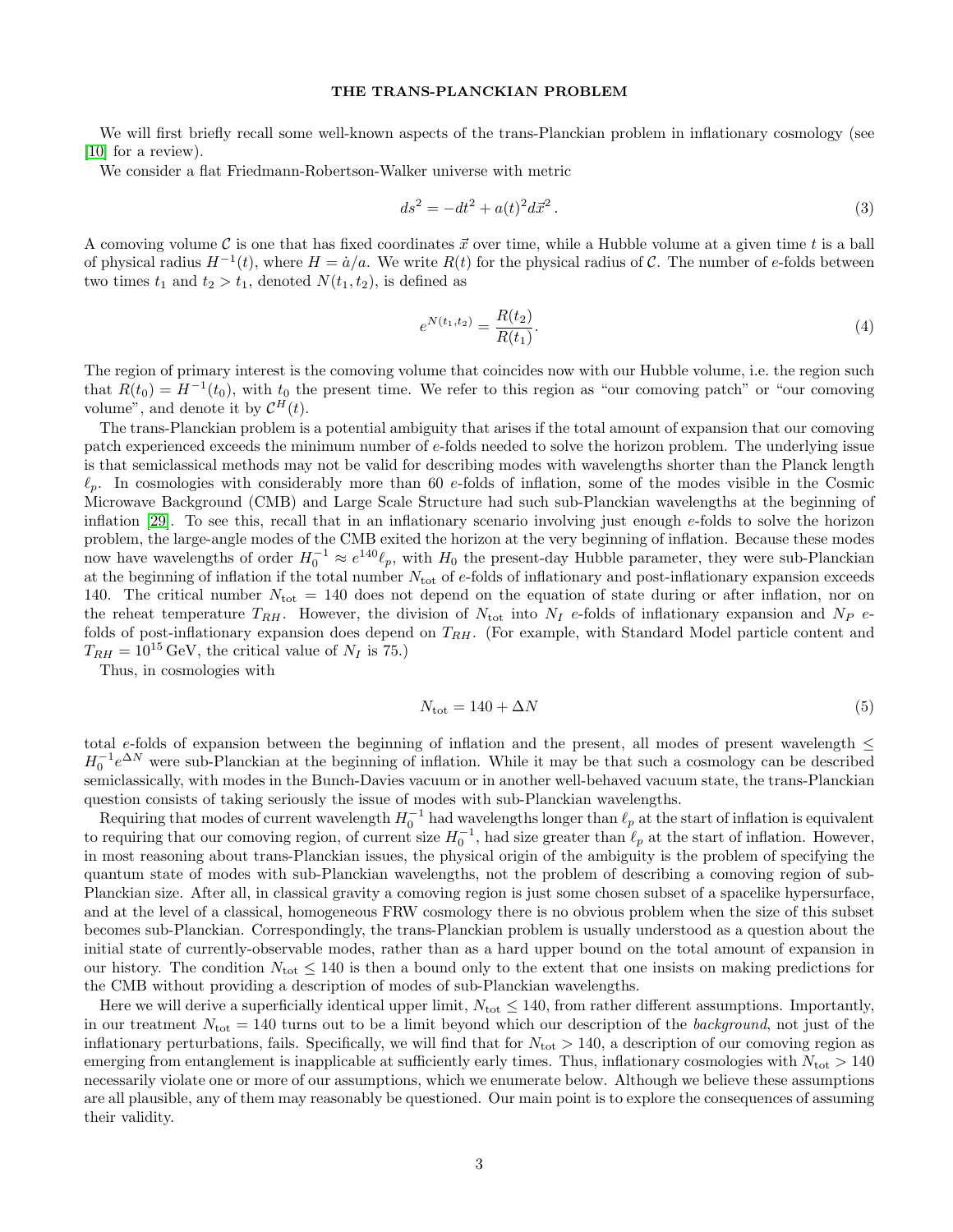### COUNTING ENTANGLED DEGREES OF FREEDOM

Our analysis rests on counting entangled degrees of freedom in de Sitter space, so we will first recall the relevant definitions in a quantum-mechanical toy model without gravity. Consider N spins in some subsystem A, and  $N'$ spins in  $A^C$ , the complement of A. (By specifying "spins" we imagine that the factorization of Hilbert space into fundamental qubits is fixed, so that the amount of entanglement between any particular degrees of freedom is uniquely defined.) The entanglement entropy of A across the bipartition is defined as  $S_A = -\text{Tr} \rho_A \ln \rho_A$ , where  $\rho_A$  is the reduced density matrix of A. The number of entangled degrees of freedom in A,  $n_e(A)$ , is defined as the number of qubits in the A subsystem that are nontrivially entangled with at least one other qubit, either inside or outside A. For bipartite entanglement, the number of entangled degrees of freedom is (up to factor of 2) a quantity known as the distillable entanglement. There are multipartite generalizations of this quantity as well, though computing them becomes more challenging.

The amount of entanglement in A can also be expressed in terms of e-bits. An e-bit is a unit of entanglement that corresponds to the entanglement entropy of one half of a Bell pair. The number of e-bits is equal to the total amount of entanglement (in the form of Bell pairs or other fundamental units of multipartite entanglement, such as GHZ or W states for tripartite information) that can be extracted from a quantum state through a theoretically optimal distillation protocol. Said colloquially, the number of e-bits is the amount of entanglement inherent in a quantum state. Because each degree of freedom can share at most one e-bit of entanglement with the entire remainder of the system, the number of e-bits in the spins in A is bounded above by  $n_e(A)$ .

For a fixed tensor product decomposition of the Hilbert space into a set of qubits, the number of entangled degrees of freedom is a well-defined property of a quantum state, whereas the entanglement entropy of a subregion depends on how that subregion is defined [\[30\]](#page-10-16). For example, simply by considering a bipartition where all of the entangled degrees of freedom reside on one side of a bipartition, one makes the entanglement across that bipartition zero, while this choice has no effect on the number of entangled degrees of freedom in the state as a whole.

Suppose the Hilbert space of the spins in  $A + A^C$  has dimension  $D = D_A \times D_{A^C} = 2^N \times 2^{N'}$ , with  $D_A$  and  $D_{A^C}$ the dimensions of the subspaces describing A and  $A^C$ , respectively. Assume, without loss of generality,  $D_A \leq D_{A^C}$ . We say that A is maximally entangled with  $A^C$  if every spin in A is maximally entangled with one or more spins in  $A^C$ . In such a case the entanglement entropy of A across the bipartition is maximized, so that

<span id="page-3-0"></span>
$$
S_A = \ln D_A = n_e(A) \ln 2 = N \ln 2. \tag{6}
$$

That is, in maximally entangled configurations, the number of entangled degrees of freedom determines the dimension of the entangled subsector of the Hilbert space. (In the case where the joint A,  $A^C$  system is a thermal system, the entanglement entropy is nearly maximized and  $(6)$  is approximately satisfied.) More generally, however,  $n_e$  can be much greater than the entropy. Take, for example, the N-party GHZ state, where  $n_e = N$  but  $S = 1$ .

### FRAMEWORK AND ASSUMPTIONS

We now consider the number of entangled degrees of freedom in the context of cosmology. Our assumptions are as follows:

- i. The evolution of an approximately homogeneous comoving region of space can be described as that of a density matrix associated with a factor of Hilbert space of fixed, finite dimension D.
- ii. At any time t, to a given comoving region C there is associated a number  $n_e(t)$  of entangled degrees of freedom describing the spacetime (and matter) structure of C. There are also  $n_u(t) = n - n_e(t)$  unentangled degrees of freedom, with  $n = \log_2 D$ , which play no role in the emergent semiclassical geometry or matter configuration.
- iii. For a Hubble volume in de Sitter space with cosmological constant  $\Lambda$  and Hubble constant  $H_\Lambda = \sqrt{\Lambda/3}$ , the total number of entangled degrees of freedom is approximately the de Sitter entropy,

<span id="page-3-1"></span>
$$
n_e(\text{dS}) \approx \frac{S_{\text{dS}}}{\ln 2},\tag{7}
$$

We assume that [\(7\)](#page-3-1) holds to good approximation as long as the expansion is very close to de Sitter, as it is in inflation and in the present epoch.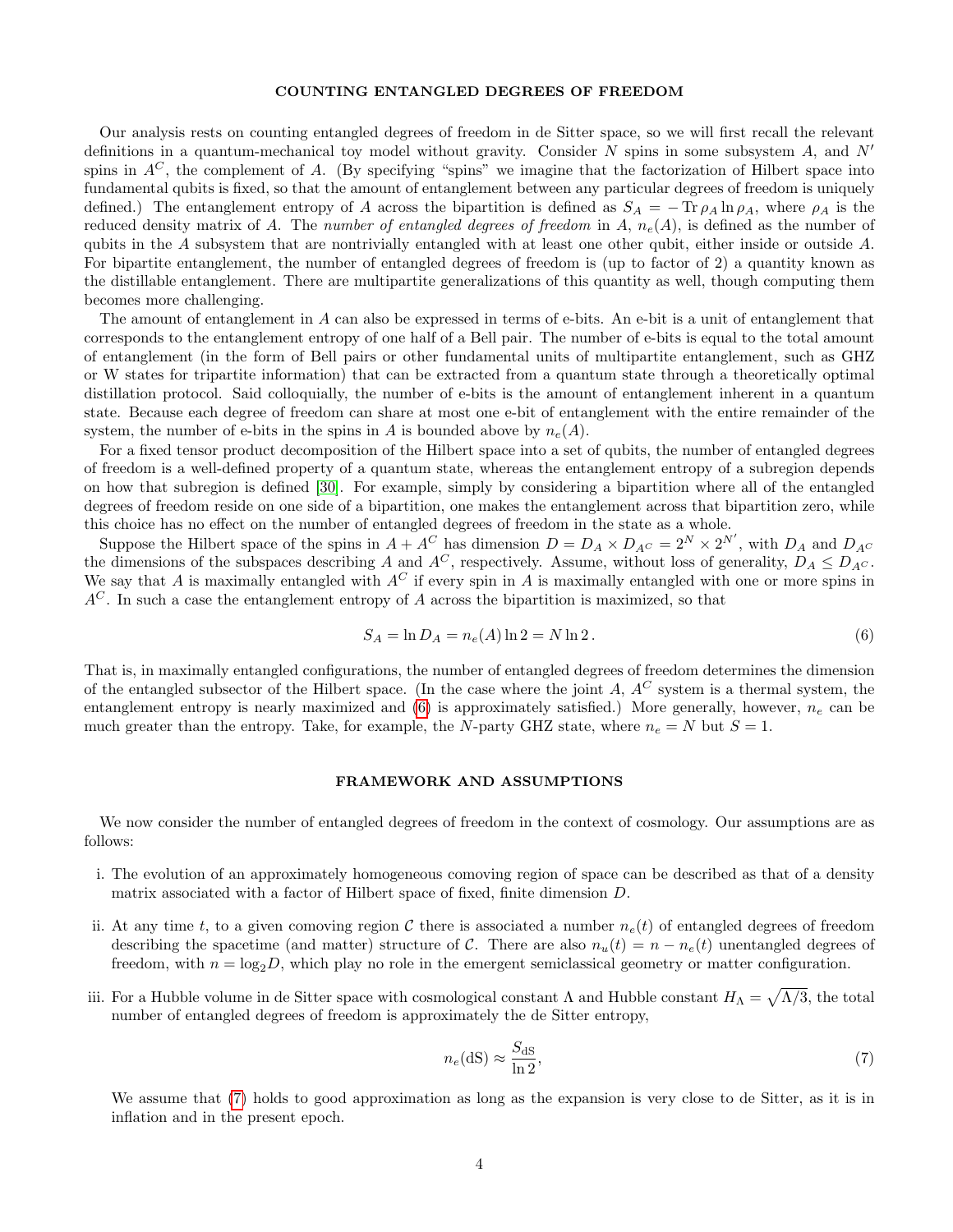iv. The number of entangled degrees of freedom  $n_e(t)$  in the comoving volume  $\mathcal{C}^H$  that now coincides with our Hubble volume can never be less than one.

Let us briefly discuss the motivation for these assumptions.

The first assumption, that the quantum state of our comoving region of space is described by a fixed factor of Hilbert space, is a well-justified approximation in a universe that is nearly homogeneous on large scales. In a general curved spacetime, it would be hard to think of a given region of space as describing a fixed quantum system for all times, as there is no preferred way to evolve it into the future. (Equivalently, there is no preferred timelike vector field along which to associate a spatial region at one time with one at other times.) But the large-scale homogeneity of our observed universe allows us to define comoving coordinates, and to use these to divide the universe into well-defined regions. (There is now a preferred vector field, orthogonal to the hypersurfaces of homogeneity.) This is not to say that our comoving patch evolves as a causally closed system; individual photons, for example, certainly enter and leave such a region. But a photon entering our comoving patch does not represent a new degree of freedom; it is described by previously unexcited degrees of freedom (the vacuum of the electromagnetic field) now becoming excited. Information is entering our region, in other words, but not new qubits, much like a wave traveling through the ocean is not made of a fixed set of water molecules. In our picture, the entangling of qubits causes space to expand, but the qubits themselves were always part of the Hilbert space factor describing our observable patch, and were simply unentangled initially. Unentangled "ancilla" qubits of this sort are commonplace in quantum circuits and tensor networks, including in the description of emergent holographic spaces [\[31–](#page-11-0)[38\]](#page-11-1).

A crucial feature in our analysis is that the dimension D of the Hilbert space of our comoving region is finite. There are well-known obstacles to imagining that regions of spacetime are described by finite-dimensional Hilbert spaces, including the fact that the Lorentz group does not admit nontrivial finite-dimensional unitary representations. On the other hand, there is suggestive evidence — for example, the Bekenstein/holographic bounds [\[39–](#page-11-2)[41\]](#page-11-3) — that in quantum gravity the Hilbert space of a finite region is indeed finite, and for our purposes we will accept this as a working assumption. Note also that reasoning about complementarity leads to similar conclusions [\[42\]](#page-11-4), although our work does not rely on the validity of complementarity.

The second assumption is inspired by the program of relating spacetime geometry to quantum entanglement (for a review, see [\[43\]](#page-11-5)). While geometry from entanglement was originally motivated from examples in AdS/CFT, more general constructions of emergent spacetime are possible [\[20,](#page-10-10) [44\]](#page-11-6), including tensor network descriptions in which the entanglement of finitely many quantum degrees of freedom creates connectivity that reflects the geometry [\[33,](#page-11-7) [45\]](#page-11-8). It has also been argued that MERA [\[32\]](#page-11-9) can be interpreted as de Sitter space [\[36,](#page-11-10) [46,](#page-11-11) [47\]](#page-11-12). Entanglement is crucial for such models of emergent space, where smoothness and connectedness of space usually corresponds to a large number of degrees of freedom being entangled in an organized manner. In the case where there is little or no entanglement among the quantum degrees of freedom associated with spatial regions, the spatial geometry becomes disconnected, and in certain contexts a firewall can form.

The third assumption captures the idea that a horizon-sized patch of de Sitter space is an equilibrium system, with a maximum entropy. The Gibbons-Hawking entropy of a Hubble volume is proportional to the area [\[48\]](#page-11-13),

$$
S_{\rm dS} = \frac{A_{\rm dS}}{4\ell_p^2} = \frac{\pi}{\ell_p^2 H_\Lambda^2},\tag{8}
$$

and can be interpreted as the entanglement entropy across the horizon. The approximate equality [\(7\)](#page-3-1) is then a conjectured property motivated by the near-equilibrium character of an approximately de Sitter phase.

The final assumption, that  $n_e(t) \geq 1$  for our comoving patch, is crucial to our argument. This assumption may be less familiar and less plausible than the others, so let us explain the justification. The statement is that for  $t$  such that  $n_e(t) < 1$ , the degrees of freedom in our comoving patch were not entangled with anything. Because our region of space literally is that collection of entangled qubits, there is a sense in which our space did not exist before  $t_1$ . Said more carefully, our semiclassical region of space had not yet emerged at such early times: the factor of Hilbert space that would eventually describe our comoving region did not contain even a single e-bit, and there was no geometric interpretation of the degrees of freedom that we find around us today. Nonzero entanglement is necessary for smooth spacetime.

The quantum circuit of Fig. [1](#page-1-0) provides a useful perspective on assumption (iv). In this setting, time evolution is described via the discretization of the Hamiltonian evolution into smaller unitaries in the form of quantum gates. When no gates are being applied to the quantum degrees of freedom in the comoving patch, these degrees of freedom are evolving trivially. However, it is always conceivable that space is infinite in extent, and that the total dimension of Hilbert space (once we include regions outside our observable patch) is infinite. Our comoving patch is then a subset of a larger circuit that allows other patches or observers to evolve further back in time, to times before  $t_1$ . As far as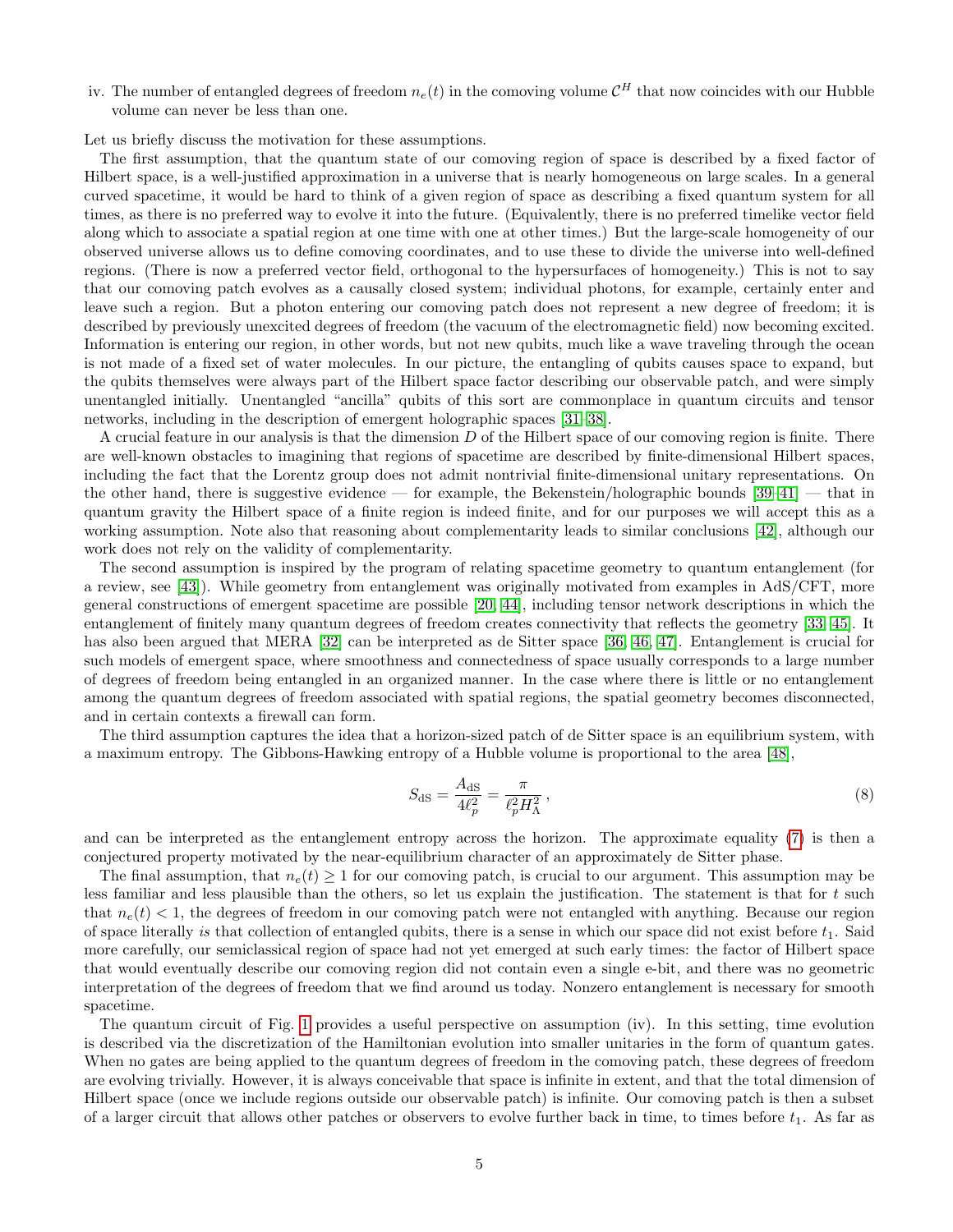the degrees of freedom in our comoving patch are concerned, the larger "super-circuit," whose degrees of freedom are detached from our own, has no effect whatsoever on our comoving patch, as long as no nontrivial gate acts on the degrees of freedom in our comoving patch. This is indeed consistent with a crude model that uses MERA to model the initial inflationary phase. After the last entangled degree of freedom of our comoving patch is disentangled from the rest of the network, evolving time further backwards on the remaining circuit will not apply any more gates on the qubits describing our region. If instead our comoving patch is not a part of a larger circuit, the initial state is necessarily pure and there is no further time evolution backwards to times  $t < t_1$ .

## UPPER BOUND ON TOTAL EXPANSION

We will now derive a bound on the amount of inflation that can be described in our quantum circuit model. Denote by  $n_e(\mathcal{C}^H,t_I)$  the number of entangled degrees of freedom at time  $t_I$  in our comoving volume  $\mathcal{C}^H$ . We are interested in finding the critical time  $t_1$  ("the time of one e-bit") when this number barely exceeds 1,

$$
n_e(\mathcal{C}^H, t_1) \approx 1. \tag{9}
$$

We denote the physical size  $R(\mathcal{C}^H)$  at  $t = t_1$  by  $R(t_1)$ .

Reasoning based on holography and black hole physics strongly suggests that  $R(t_1) \gtrsim \ell_p$ , corresponding to at most of order one entangled degree of freedom per Planckian-sized region. To see this, consider a black hole with radius of order the Planck scale. It is widely believed that a black hole provides the densest packing of information into a region of a given size, and is also maximally entangled with the remainder of the universe it resides in. A system that is maximally entangled with its purifying region has  $S = n_e \ln 2$ , as previously discussed. Moreover, the entropy of the black hole is given by the Bekenstein-Hawking formula [\[39\]](#page-11-2),  $S = A/(4\ell_p^2)$ , which the Gibbons-Hawking formula closely parallels. This suggests that the number of entangled degrees of freedom inside a Planck-sized black hole is also of order unity. Taking a region of space to have a number of entangled degrees of freedom less than or equal to that of a black hole of comparable size, we conclude that the number of entangled degrees of freedom in a Planckian-sized region  $\mathcal C$  obeys

<span id="page-5-0"></span>
$$
n_e(\mathcal{C}) \lesssim 1\,. \tag{10}
$$

Indeed, it has been suggested that the black hole bound, at least for entanglement entropy, is saturated in de Sitter space [\[41\]](#page-11-3).

We will take [\(10\)](#page-5-0) to be approximately saturated, corresponding to  $R(t_1) \approx \ell_p$ , which leads to the loosest bound on the total duration of inflation: the quantum circuit picture then becomes valid once  $R(\mathcal{C}^H) \gtrsim \ell_p$ . (We have not excluded the possibility that  $R(t_1) \gg \ell_p$ , in which case our description becomes valid only when  $R(\mathcal{C}^H) \gg \ell_p$ , but this would lead to a tighter bound on the duration of inflation.) We thus find that

<span id="page-5-1"></span>
$$
N(t_1, t_0) \lesssim -\ln(H_0 \ell_p) \approx 140. \tag{11}
$$

Our argument for this result has been fairly general; in the Appendix we discuss more specific assumptions about de Sitter entanglement that lead to tighter bounds.

Note that [\(11\)](#page-5-1) bounds the total amount of inflationary and non-inflationary expansion between the time  $t_1$ , defined by the property that our comoving volume contains a single e-bit at  $t = t_1$ , and the present time  $t_0$ , with  $n_e(t_0) \sim 10^{122}$ . It does not directly limit expansion occurring before  $t_1$  or after  $t_0$ , but as we discuss further below, our logic does lead to suggestive statements about these times.

Our bound on the total number of e-folds of expansion can be converted into one on the number of e-folds of inflation using standard cosmology. If reheating to a temperature  $T_{\rm RH}$  is approximated as instantaneous, and occurs at a time  $t_{\text{RH}}$ , the number of e-folds since reheating is

$$
N_{\text{post}} = \ln \frac{a(t_0)}{a(t_{\text{RH}})}\,. \tag{12}
$$

The scale factor is related to the temperature and the effective number of relativistic degrees of freedom  $g_{*S}$  via  $a \propto g_{*S}^{-1/3}$  $\frac{-1}{s}$ <sup>T</sup> $-1$ . In the Standard Model,  $g_{*S}$  is of order 3 today, and of order 100 above the electroweak scale. We therefore have

$$
N_{\text{post}} \approx \ln\left(3.2 \frac{T_{\text{RH}}}{T_0}\right) \tag{13}
$$

$$
= 65 + \ln(T_{\rm RH}/10^{15} \text{ GeV}). \tag{14}
$$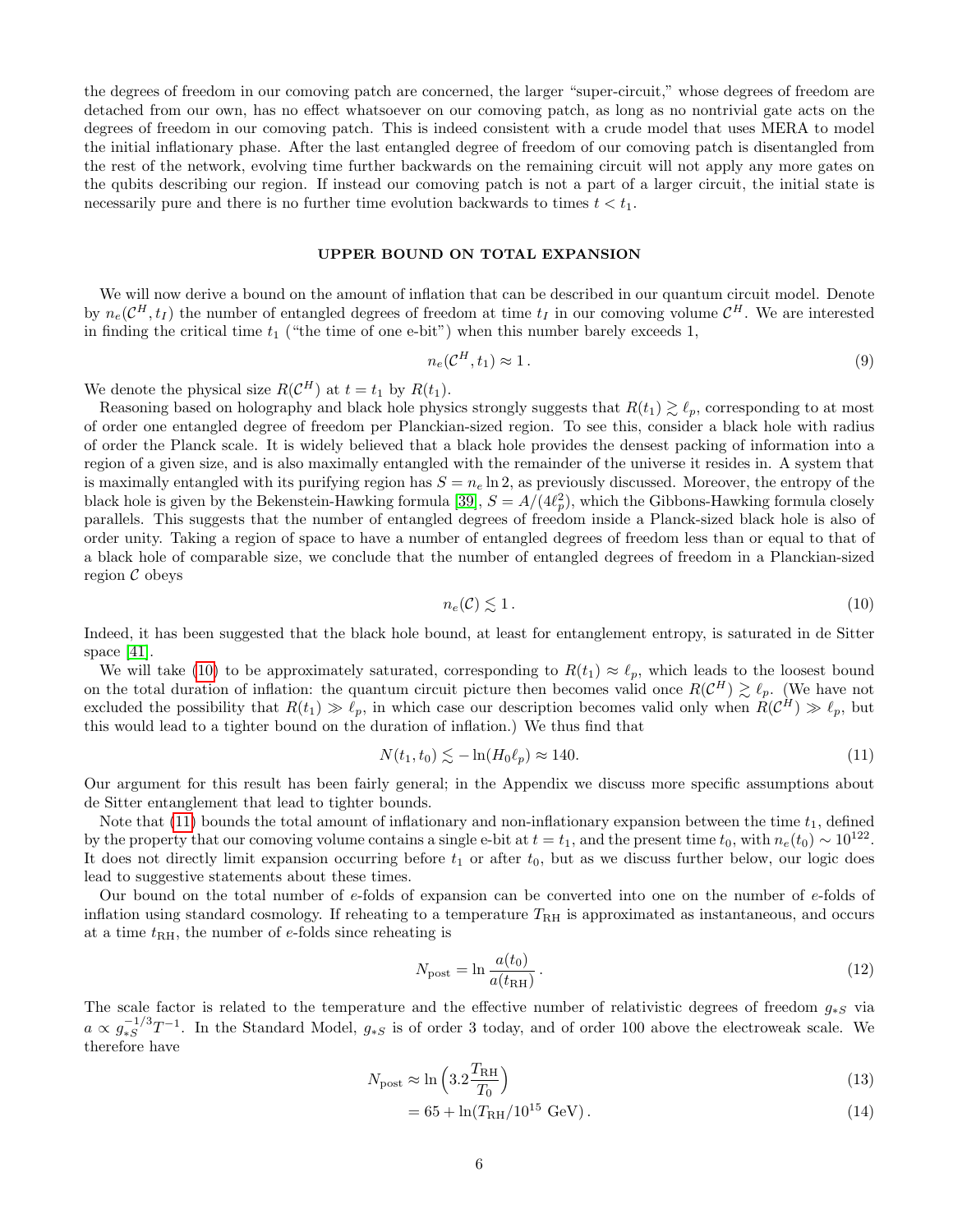This expression only depends on the current CMB temperature,  $T_0 = 2.25 \times 10^{-4}$  eV, and the expected entropy production in the Standard Model; it is independent of the equation of state of the universe since inflation. If inflation ends near the GUT scale,  $T_{\rm RH} \sim 10^{15}$  GeV, our limit [\(11\)](#page-5-1) implies that the total number of effective inflationary e-folds is bounded by

$$
N_I = N_{\text{tot}} - N_{\text{post}} \lesssim 75. \tag{15}
$$

Lower reheating temperatures lead to weaker bounds on  $N_I$ , e.g. for  $T_{\rm RH} \sim 10^5$  GeV we have  $N_I \lesssim 98$ .

In a model with a given reheating temperature  $T_{\rm RH}$ , solving the horizon problem requires

$$
N_I \ge N_{\text{post}}\,,\tag{16}
$$

i.e.  $N_{\text{tot}} \geq 2N_{\text{post}}$ . Thus, according to our bound [\(11\)](#page-5-1), the number of inflationary e-folds since the time  $t_1$  can exceed the number needed to solve the horizon problem by at most

$$
N_{\text{extra}} = 10 - 2 \ln(T_{\text{RH}} / 10^{15} \text{ GeV}). \tag{17}
$$

The bound [\(11\)](#page-5-1) is therefore compatible with solving the horizon problem via inflation occurring after the time  $t_1$ , but does not allow for much "unnecessary" inflation after  $t_1$ .

### DETAILS OF THE QUANTUM CIRCUIT

A few features of our proposed quantum circuit deserve additional explanation. First of all, in our setup the initial state contains no entanglement. This is a highly non-generic situation, but is perfectly compatible with the empirical fact that our universe began in a state of very low entropy [\[49\]](#page-11-14) – the von Neumann entropy of any subregion described by the initial state of the circuit will vanish. We do not attempt here to provide an explanation for this well-known cosmological fine-tuning, merely to model it.

Second, the circuit in Fig. [1](#page-1-0) is constructed to describe our comoving region  $C^H(t)$ , but causal influences have entered  $C^{H}(t)$  at various times in cosmic history. Such influences should be represented by the action of gates that entangle the qubits shown in Fig. [1](#page-1-0) with qubits describing different degrees of freedom elsewhere: for example, an atom outside  $C^H$  might emit a photon that we detect. A more rigorously complete quantum circuit representing cosmological evolution would include gates describing such processes, which we are neglecting here. As discussed above, the entry of a a photon into our region does not change the dimensionality of our Hilbert space, though it does change the quantum state of our region.

What matters for our analysis is that the spacetime structure of our comoving region comes into being (interpreted semiclassically as "the universe expands") by entangling existing degrees of freedom within our Hilbert space, rather than by attaching additional degrees of freedom from outside. This is our answer to the questions posed in the introduction about the appearance of new modes as the universe expands. For cosmological evolution described by a finite-dimensional Hilbert space, the total number of degrees of freedom is always fixed. In essence, the quantum circuit picture presents a natural framework for the newly "created" modes to become entangled with the rest when they are no longer trans-Planckian, by modeling the process as ancillary qubits becoming entangled as time evolves.

The circuit picture provides a concrete, operational sense in which the condition that there should be at least one entangled degree of freedom can be made precise. Namely, no information about the spacetime is imparted by gates acting on qubits in our comoving region at times  $t < t_1$ . All entanglement that sources such information must be injected by unitaries that appear later in the circuit, i.e. at a time after the "beginning" of the universe.

We can ask how the quantum circuit picture applies to the future evolution of the universe. One the one hand, it is conceivable that we live in a universe near a late time de Sitter vacuum in which almost all of the  $n = S/\ln 2$  degrees of freedom in the entire Hilbert space of our region are entangled, and all further time evolution simply increases the circuit complexity. It may then be possible to adopt the complexity picture where time evolution is directly defined by the growth of complexity [\[50\]](#page-11-15).

On the other hand, it is also plausible that the current de Sitter phase is metastable, and can decay into a vacuum with a smaller (positive) cosmological constant, and so a larger entropy  $S' > S$ . We will not give a quantum circuit description of the associated tunneling process in this work. However, we remark that  $(S'-S)/\ln 2$  additional ancilla qubits are required, and the gates that entangle them with the degrees of freedom of the false vacuum are different from those that describe exponential expansion within the false vacuum.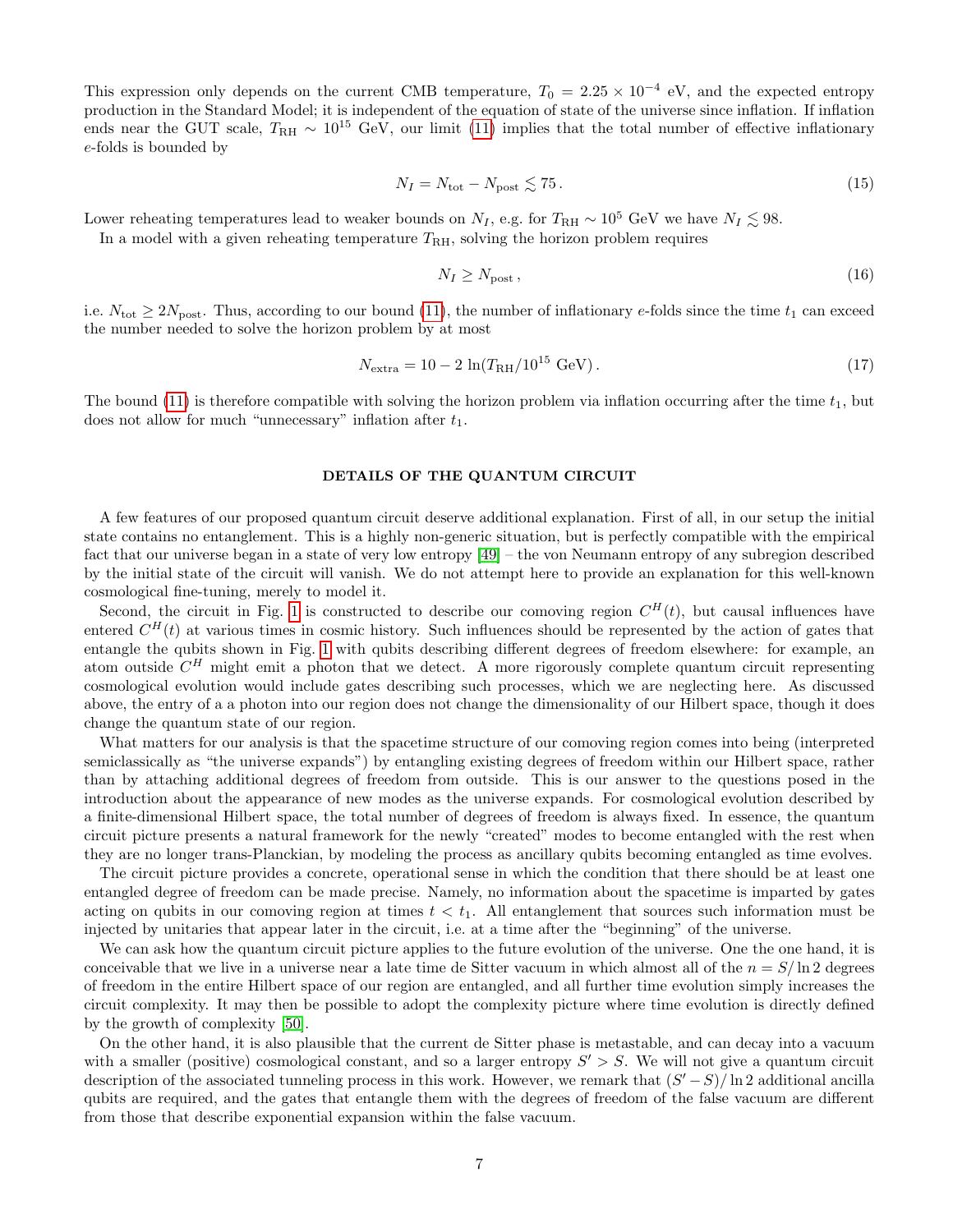### DISCUSSION

We have proposed a quantum circuit picture for cosmological expansion. Our fundamental assumption was that expansion corresponds to the progressive entanglement of degrees of freedom that were initially unentangled. Time evolution corresponds to the application of quantum gates that create entanglement, and the amount of cosmic time elapsed since the unentangled initial state is determined by the circuit complexity. We posited that the total number of degrees of freedom in our Hubble volume is a finite number related to the area of the de Sitter horizon, and that the number of entangled degrees of freedom in a region with a geometric description can never be less than one.

This picture differs markedly from the conventional intuition based on quantum field theory in curved spacetime. In that context, the number of degrees of freedom (and hence the dimensionality of Hilbert space) is potentially infinite. In an effective description with a Planck-scale cutoff, new degrees of freedom are continually appearing as they expand from sub-Planckian to safely super-Planckian wavelengths. Our picture seems more compatible with the principles of unitary evolution (new degrees of freedom are never created) and holography (the total number of degrees of freedom is finite in a de Sitter universe).

In our approach, there is a general upper bound on the number of e-folds of cosmological expansion since the time  $t_1$  when there was a single pair of entangled degrees of freedom in the comoving region that now coincides with our Hubble volume. The number of inflationary e-folds consistent with this bound is comfortably, but not parametrically, larger than what is needed to solve the horizon problem.

Our bound limits the total number of e-folds of expansion within our comoving patch, but our ignorance about the underlying theory of quantum gravity allows for potentially different global scenarios. If we take seriously the de Sitter entropy as telling us the dimensionality of the Hilbert space corresponding to our observable patch of spacetime, there are two possibilities. One is that this Hilbert space represents the entire universe; there is no larger multiverse described by additional degrees of freedom, and only the degrees of freedom in the bulk and on the boundary of de Sitter exist [\[51](#page-11-16)[–54\]](#page-11-17). In that case our bound is a straightforward limit on the total amount of expansion space can undergo before reaching its de Sitter equilibrium state.

The other possibility is that our observable patch represents only part of the universe, and its Hilbert space is just one part of a larger Hilbert space. In that case, the classical universe is much larger than what we observe. It follows that there could be many more e-folds of total expansion than what our bound indicates. However, even in that case our bound applies to the number of physically meaningful e-folds of expansion of our own space. Any additional expansion occurring before  $t_1$  did not involve any of the degrees of freedom that currently constitute the spacetime geometry in our observable universe: at that early stage our degrees of freedom were completely unentangled, and the space that was then expanding now corresponds to regions outside our comoving volume. In this sense, our bound applies to the universe we see, even if the full theory describes additional degrees of freedom as well.

Our upper bound on inflationary e-folds is similar to a bound derived by Banks and Fischler [\[24\]](#page-10-13); see also [\[25,](#page-10-17) [26,](#page-10-18) [28\]](#page-10-14). Like ours, their bound comes from assuming that physics in a de Sitter patch is described by a finite-dimensional Hilbert space. Unlike us, they require that the quantum state be pure rather than mixed and that the de Sitter phase be absolutely stable, and their early-time constraint comes from insisting that physics be described by an effective quantum field theory, rather than insisting that the entangled spacetime structure contain at least one qubit. Our bounds are also numerically different, both because we do not invoke any assumptions about the equation of state at early times, and because we find a different scaling of the entropy with the number of e-folds. The bound due to Kaloper, Kleban, and Sorbo [\[25\]](#page-10-17) is based on what an observer in de Sitter can conceivably measure, rather than on unitary quantum evolution by itself. That of Phillips, Scacco, and Albrecht [\[28\]](#page-10-14) is derived within the framework of a de Sitter equilibrium picture [\[55\]](#page-11-18), which again involves a slightly different set of fundamental assumptions. The spirit behind these various bounds is certainly similar; we believe that the one presented here is based on a simple set of explicit assumptions, and is unique in making direct reference to ancilla degrees of freedom gradually becoming entangled as space expands, but our logic is not incompatible with that of previous bounds.

There is also related work by Arkani-Hamed *et al.*, which proceeds from weaker assumptions than those we have invoked, and finds bounds exponentially weaker than our own [\[27\]](#page-10-19). Their analysis is different: they rely on the slow increase of entropy during slow-roll inflation, which follows from the gradual reduction of the energy density during that phase. They then obtain a bound involving the de Sitter entropy at the end of non-eternal inflation, which we may denote  $S_{dS}^{\text{early}}$ . Their logic is to place an upper bound on the number of modes detectable by a hypothetical future observer in a late-time phase with negligible cosmological constant, e.g. Minkowski space. We have instead considered an observer in a cosmology that has entered, or is entering, a late-time de Sitter phase (possibly but not necessarily metastable) with finite cosmological constant  $\Lambda > 0$ , and finite de Sitter entropy  $S_{\rm dS}^{\rm late}$ . Notice that our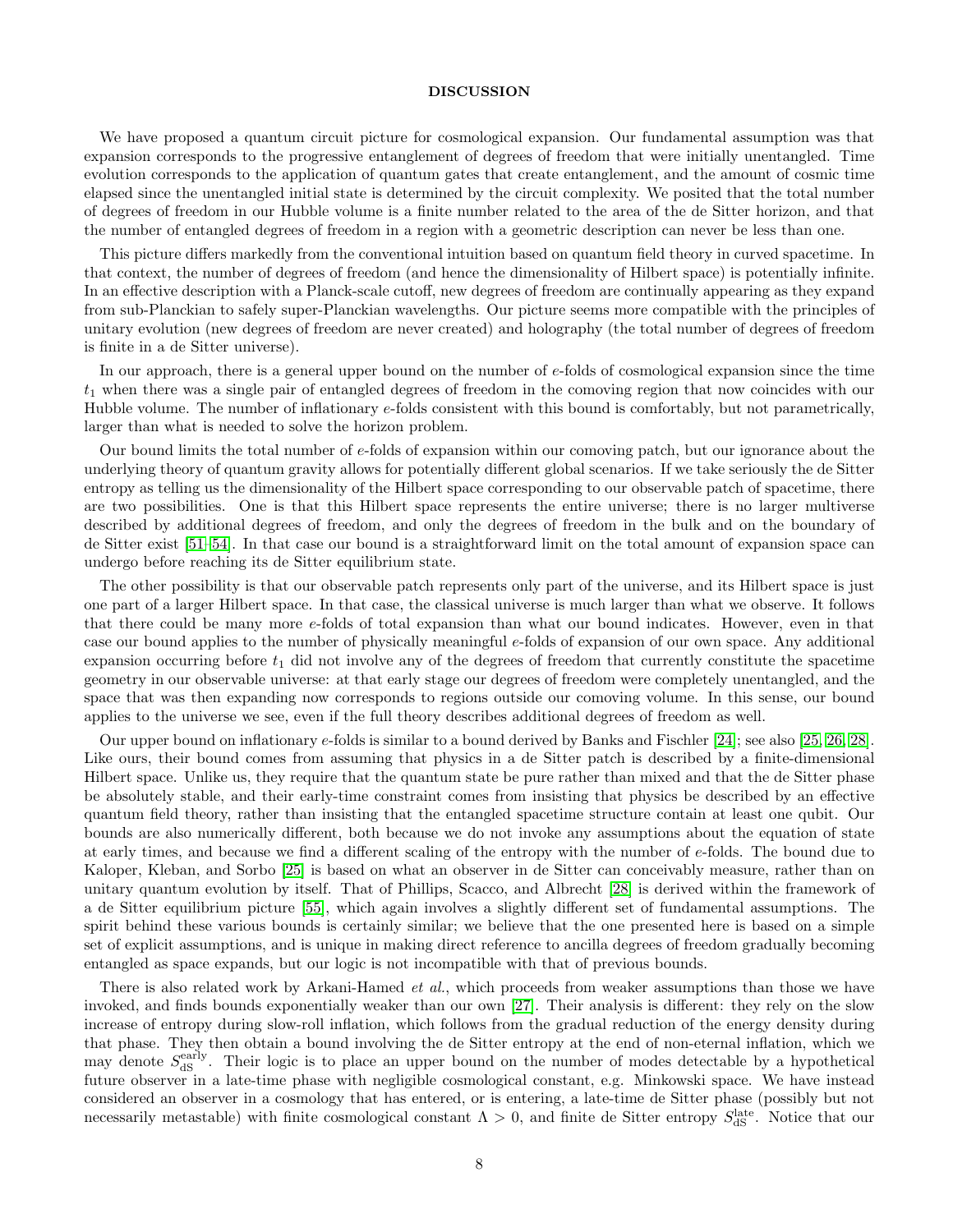analysis allows  $N_{\text{tot}} \to \infty$  in the limit  $\Lambda \to 0$ . The bound of [\[27\]](#page-10-19) (see also [\[56\]](#page-11-19)) is

$$
N_{\text{tot}} \le \frac{1}{12} S_{\text{dS}}^{\text{early}},\tag{18}
$$

while ours is

$$
N_{\rm tot} \leq \ln \left( S_{\rm dS}^{\rm late} / \pi \right) \,. \tag{19}
$$

Thus, our bound is compatible with, but quite different from, that of [\[27\]](#page-10-19).

In closing, let us point out some possible applications of our picture. One advantage of describing time evolution through a quantum circuit is that one can in principle reverse the computation. As the quantum circuit we outlined in this work is a unitary circuit, one can imagine simply running it in reverse, with generic data about the quantum state today, to gain intuition about what generic states in the early universe could have looked like. This could be done either via Monte Carlo generation of the state of the current universe, or through some ansatz for the current entanglement. (Our circuit is meant to describe the full quantum state of the universe, not only the branch of the wave function we find ourselves on; details of the actual state are therefore unobservable to us.) This computation would of course require knowledge of the specific gates in the circuit. Performing the evolution backward in time by inverting each gate separately is in principle much simpler than inverting a generic unitary operator acting on the Hilbert space.

We stress that although the spacetime picture breaks down when the number of entangled qubits is not large, the circuit as a unitary picture does not. By an appropriate modification of the quantum circuit presented here one could aim to explore the initial state of inflationary perturbations, by characterizing how the degree of entanglement of the state evolves as a function of time. More ambitiously, entanglement in a phase where  $n_e(t)$  is not large (but  $n_e(t) > 1$ ) might provide a model for the chaotic conditions at nearly-Planckian densities, and for the emergence of inflating regions in this era. However, realizing these applications would require the development of a more detailed dictionary between entanglement and (quasi) de Sitter spacetimes.

The assumptions leading to our proposal are not secure beyond reasonable doubt, although they do seem to follow from plausible conjectures about holography and unitarity. Perhaps the most important lesson from this analysis is that phenomena in quantum gravity can be very different from our semiclassical intuition, in ways that can have important consequences for cosmology.

#### ACKNOWLEDGEMENTS

N. B. would like to acknowledge Sabrina Pasterski and Stephen Jordan for comments on the draft. L. M. is indebted to Tom Hartman for extensive explanations, and to Thomas Bachlechner, Sandipan Kundu, and John Stout for helpful discussions and comments on a draft. L. M. thanks the Caltech theory group for their hospitality during the initial stages of this work. C. C. and S. C. would like to thank Aidan Chatwin-Davies for detailed comments and discussions on the draft. This research is funded in part by the Walter Burke Institute for Theoretical Physics at Caltech, by DOE grant DE-SC0011632, by the Foundational Questions Institute, by the Gordon and Betty Moore Foundation through Grant 776 to the Caltech Moore Center for Theoretical Cosmology and Physics, and by NSF grant PHY-131622.

### APPENDIX

We arrived at the bound  $N(t_1, t_0) \le 140$  by means of relatively general assumptions. In this appendix we comment on how specific models for the emergence of de Sitter space from entanglement could lead to more restrictive bounds. These speculations are largely based on [\[20\]](#page-10-10).

Two persistent difficulties in understanding de Sitter space from entanglement are the absence of a spatial boundary and the presence of de Sitter entropy. This entropy, and hence the number of entangled degrees of freedom (since de Sitter is supposed to be an equilibrium state), scales as the horizon area, whereas local bulk quantities naively scale as volumes. It therefore appears that one cannot assign quantum degrees of freedom locally to each subregion in de Sitter space, as many of these degrees of freedom would have to be shared non-locally to account for the sub-extensive scaling.

On the other hand, in order to be consistent with the picture presented in [\[15–](#page-10-20)[17,](#page-10-21) [20\]](#page-10-10), the entanglement entropy will also need to satisfy an approximate area law for local regions in order for Einstein gravity to emerge. This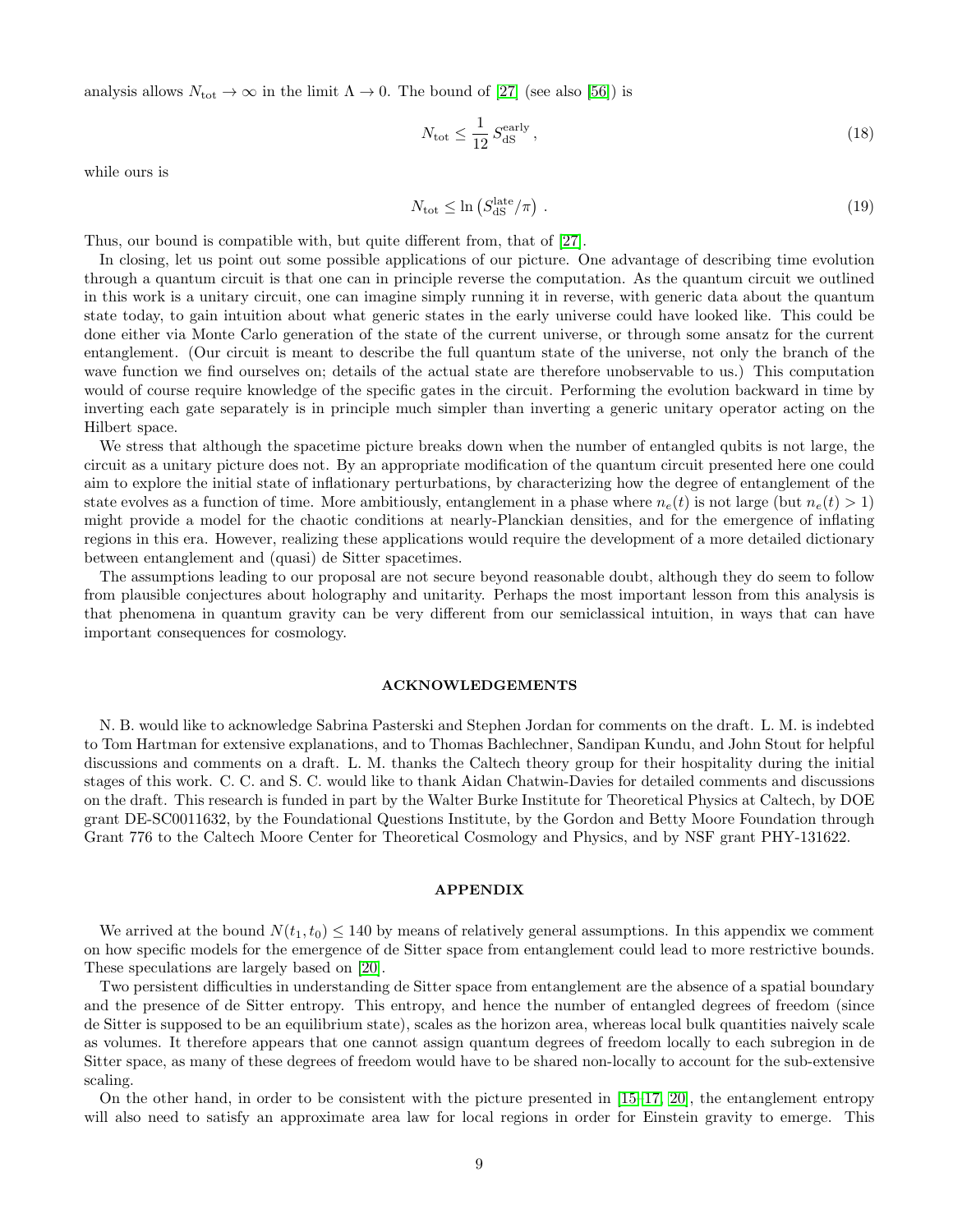constrains the kind of structure we are allowed to consider in order to build up de Sitter space. For small regions, the entanglement has to be predominantly short-ranged, and satisfy an area law. However, on longer scales comparable to the Hubble radius, the dominant entanglement will be long-ranged, so that some of the quantum degrees of freedom that encode the geometry of such regions are shared non-locally. This picture of entanglement is similar to that presented in [\[57\]](#page-11-20).

To start, we assume that the state from which de Sitter emerges allows us to define subregions of the emergent geometry. Consider a subregion A of linear size R in a Hubble patch of a de Sitter phase with Hubble constant H. We assume that the number  $n_e(A)$  of quantum degrees of freedom that encode the geometric information of A is well-defined (even if one cannot necessarily localize all  $n_e(A)$  degrees of freedom to the subregion), and that

$$
n_e(A) \approx f_R(x)n_e(\text{dS}).\tag{20}
$$

Here we have some function  $0 \le f_R(x) \le 1$ , where  $0 \le (x = RH) \le 1$  parametrizes the dimensionless ratio between the size of the subregion and that of the Hubble patch. The R-dependent functional form captures the transition of the scaling behaviour for the number of quantum degrees of freedom, which changes from volume law scaling to area law scaling when considering larger and larger regions. Correspondingly, the dominant form of entanglement in these regions transitions from short-ranged to long-ranged.

As such, it is reasonable to conjecture that

<span id="page-9-1"></span>
$$
x^3 \le f_R(x) \le x^2,\tag{21}
$$

which captures the area-to-volume transition. Now we can derive a bound on the duration of inflation. Let  $x =$  $R(t_1)/R(t_1)$ , where  $t_1$  marks the beginning of inflation,  $t_1$  is any time during the inflationary phase, and  $t_0$  is the present. Then we have

<span id="page-9-0"></span>
$$
n_e(t_1) \approx f_{R(t_1)}(x) \frac{\pi R(t_1)^2}{\ell_p^2 \ln(2)} \le x^2 \frac{\pi R(t_1)^2}{\ell_p^2 \ln(2)} = \frac{\pi R(t_0)^2 e^{-2N(t_1, t_0)}}{\ell_p^2 \ln 2},\tag{22}
$$

where we have used  $R(t_I) \sim H(t_I)^{-1} = H(t_I)^{-1}$ . Combining [\(22\)](#page-9-0) and assumption (iv), we have

$$
N(t_1, t_0) \le \frac{1}{2} \log \frac{\pi R(t_0)^2}{\ell_p^2 \ln(2)} \approx 140. \tag{23}
$$

However, if the form of  $f_R(x)$  were known, e.g. from a model of a de Sitter tensor network, the transition function could be explicitly evaluated. For instance, suppose we obtained  $f_R(x) = x^{q(R)}$  for some  $q(R)$  such that [\(21\)](#page-9-1) is satisfied. Then we could write

<span id="page-9-2"></span>
$$
N(t_1, t_0) \le \frac{2 - q}{q} \ln \frac{R(t_1)}{\ell_p} + \ln \frac{R(t_0)}{\ell_p} + \frac{1}{q} \ln \frac{\pi}{\ln 2} \approx 140 - \frac{q - 2}{q} \ln \frac{R(t_1)}{\ell_p}.
$$
 (24)

which is sensitive to the inflationary scale and to the entanglement structure of de Sitter. Because  $R(t_I) \geq \ell_p$  by (iii) and (iv), we see that for  $q(R)$  between 2 and 3, [\(24\)](#page-9-2) yields a potentially tighter bound.

For instance, following the arguments in [\[57\]](#page-11-20), let us assume a  $q = 3$  relation. Then we find that

<span id="page-9-3"></span>
$$
N(t_1, t_0) \approx -\ln(H_0 \ell_p) + \frac{1}{3} \ln(H(t_1)\ell_p) + \frac{1}{3} \ln\left(\frac{\pi}{\ln 2}\right). \tag{25}
$$

Observational upper limits on primordial tensor modes [\[58\]](#page-11-21) give an upper bound  $H(t_{CMB})\ell_p \leq 5 \times 10^{-6}$  on the Hubble scale at the time  $t_{CMB}$  when the modes visible at large angular scales in the CMB exited the inflationary horizon. Because  $t_1 < t_{CMB}$  in general, we cannot directly bound  $H(t_1)$  from observations: the inflationary energy could have diminished noticeably between  $t_1$  and  $t_{CMB}$ . But if we could exclude a rapid decrease in energy over that interval — perhaps through limits on the scale-dependence of the scalar and tensor power spectra — and so have  $H(t_1) \sim H(t_{CMB})$ , the bound [\(25\)](#page-9-3) would read

$$
N(t_1, t_0) \lesssim 140 + \frac{1}{3} \ln(5 \times 10^{-6}) = 136.
$$
 (26)

For inflation that ends near the GUT scale,  $T_{\rm RH} \sim 10^{15} \text{GeV}$ , we would have  $N_I \lesssim 71$ . Lower reheating temperatures lead to weaker bounds on  $N_I$ , e.g. for  $T_{\rm RH} \sim 10^5 {\rm GeV}$  we have  $N_I \lesssim 98$ .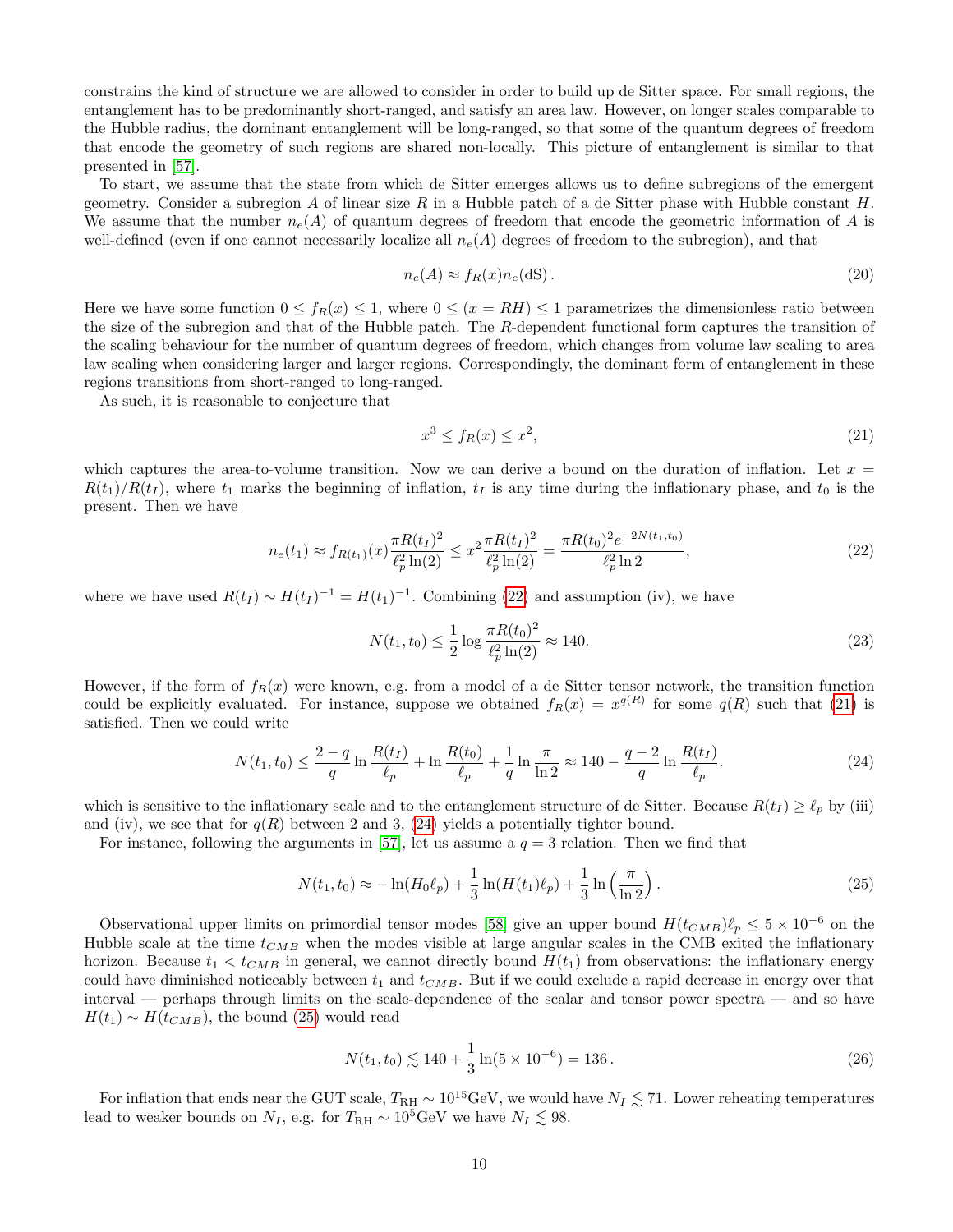<span id="page-10-0"></span><sup>∗</sup> [ningbao75@gmail.com](mailto:ningbao75@gmail.com)

- <span id="page-10-1"></span>† [ccj991@gmail.com](mailto:ccj991@gmail.com)
- <span id="page-10-2"></span>‡ [seancarroll@gmail.com](mailto:seancarroll@gmail.com)
- <span id="page-10-3"></span>§ [liam.mcallister@gmail.com](mailto:liam.mcallister@gmail.com)
- <span id="page-10-4"></span>[1] A. H. Guth, The Inflationary Universe: A Possible Solution to the Horizon and Flatness Problems, Phys. Rev. D23 (1981) 347–356.
- [2] A. D. Linde, A New Inflationary Universe Scenario: A Possible Solution of the Horizon, Flatness, Homogeneity, Isotropy and Primordial Monopole Problems, Phys. Lett. B108 (1982) 389–393.
- <span id="page-10-5"></span>[3] A. Albrecht and P. J. Steinhardt, Cosmology for Grand Unified Theories with Radiatively Induced Symmetry Breaking, Phys. Rev. Lett. 48 (1982) 1220–1223.
- <span id="page-10-6"></span>[4] J. Martin and R. H. Brandenberger, Trans-Planckian problem of inflationary cosmology, Phys. Rev. D 63 (June, 2001) 123501, [[hep-th/0005209](http://arxiv.org/abs/hep-th/0005209)].
- [5] C. J. Hogan, *Holographic discreteness of inflationary perturbations, Phys. Rev.* **D66** (2002) 023521, [[astro-ph/0201020](http://arxiv.org/abs/astro-ph/0201020)].
- [6] R. Easther, B. R. Greene, W. H. Kinney, and G. Shiu, A Generic estimate of transPlanckian modifications to the primordial power spectrum in inflation, Phys. Rev. D66 (2002) 023518, [[hep-th/0204129](http://arxiv.org/abs/hep-th/0204129)].
- [7] N. Kaloper, M. Kleban, A. E. Lawrence, and S. Shenker, Signatures of short distance physics in the cosmic microwave background, Phys. Rev. D66 (2002) 123510, [[hep-th/0201158](http://arxiv.org/abs/hep-th/0201158)].
- [8] S. D. Mathur, *How does the universe expand?*, *Int. J. Mod. Phys.* **D12** (2003) 1681–1686, [[hep-th/0305204](http://arxiv.org/abs/hep-th/0305204)].
- [9] H. Collins and R. Holman, Renormalization of initial conditions and the trans-Planckian problem of inflation, Phys. Rev. D71 (2005) 085009, [[hep-th/0501158](http://arxiv.org/abs/hep-th/0501158)].
- <span id="page-10-7"></span>[10] R. H. Brandenberger and J. Martin, Trans-Planckian issues for inflationary cosmology, Classical and Quantum Gravity 30 (June, 2013) 113001, [[arXiv:1211.6753](http://arxiv.org/abs/1211.6753)].
- <span id="page-10-8"></span>[11] T. S. Bunch and P. C. W. Davies, Quantum field theory in de Sitter space - Renormalization by point-splitting, Proceedings of the Royal Society of London Series A 360 (Mar., 1978) 117-134.
- <span id="page-10-9"></span>[12] S. Ryu and T. Takayanagi, Holographic derivation of entanglement entropy from AdS/CFT, Phys. Rev. Lett. 96 (2006) 181602, [[hep-th/0603001](http://arxiv.org/abs/hep-th/0603001)].
- [13] M. van Raamsdonk, Building up spacetime with quantum entanglement, General Relativity and Gravitation 42 (Oct., 2010) 2323–2329, [[arXiv:1005.3035](http://arxiv.org/abs/1005.3035)].
- [14] T. Hartman and J. Maldacena, Time Evolution of Entanglement Entropy from Black Hole Interiors, JHEP 05 (2013) 014, [[arXiv:1303.1080](http://arxiv.org/abs/1303.1080)].
- <span id="page-10-20"></span>[15] T. Faulkner, M. Guica, T. Hartman, R. C. Myers, and M. Van Raamsdonk, Gravitation from entanglement in holographic CFTs, Journal of High Energy Physics  $3$  (Mar., 2014) 51, [[arXiv:1312.7856](http://arxiv.org/abs/1312.7856)].
- [16] T. Jacobson, Thermodynamics of space-time: The Einstein equation of state, Phys. Rev. Lett. 75 (1995) 1260–1263, [[gr-qc/9504004](http://arxiv.org/abs/gr-qc/9504004)].
- <span id="page-10-21"></span>[17] T. Jacobson, Entanglement Equilibrium and the Einstein Equation, Physical Review Letters 116 (May, 2016) 201101, [[arXiv:1505.04753](http://arxiv.org/abs/1505.04753)].
- [18] T. Banks, Holographic Space-Time: The Takeaway, [arXiv:1109.2435](http://arxiv.org/abs/1109.2435).
- [19] T. Banks and W. Fischler, *Holographic Inflation Revised*,  $arXiv:1501.01686$ .
- <span id="page-10-10"></span>[20] C. Cao, S. M. Carroll, and S. Michalakis, Space from Hilbert Space: Recovering Geometry from Bulk Entanglement, ArXiv e-prints (June, 2016) [[arXiv:1606.08444](http://arxiv.org/abs/1606.08444)].
- <span id="page-10-11"></span>[21] A. A. Starobinsky, A New Type of Isotropic Cosmological Models Without Singularity, Phys. Lett. **B91** (1980) 99-102.
- [22] R. Brout, F. Englert, and E. Gunzig, The Creation of the Universe as a Quantum Phenomenon, Annals Phys. 115 (1978) 78.
- <span id="page-10-12"></span>[23] K. Sato, First Order Phase Transition of a Vacuum and Expansion of the Universe, Mon. Not. Roy. Astron. Soc. 195 (1981) 467–479.
- <span id="page-10-13"></span>T. Banks and W. Fischler, An Upper bound on the number of e-foldings, [astro-ph/0307459](http://arxiv.org/abs/astro-ph/0307459).
- <span id="page-10-17"></span>[25] N. Kaloper, M. Kleban, and L. Sorbo, *Observational implications of cosmological event horizons, Phys. Lett.* **B600** (2004) 7–14, [[astro-ph/0406099](http://arxiv.org/abs/astro-ph/0406099)].
- <span id="page-10-18"></span>[26] D. A. Lowe and D. Marolf, *Holography and eternal inflation*, *Phys. Rev.* **D70** (2004) 026001,  $[hep-th/0402162]$  $[hep-th/0402162]$  $[hep-th/0402162]$ .
- <span id="page-10-19"></span>[27] N. Arkani-Hamed, S. Dubovsky, A. Nicolis, E. Trincherini, and G. Villadoro, A Measure of de Sitter entropy and eternal *inflation, JHEP* 05 (2007) 055,  $[ary:0704.1814]$ .
- <span id="page-10-14"></span>[28] D. Phillips, A. Scacco, and A. Albrecht, *Holographic bounds and finite inflation*, *Phys. Rev.* **D91** (2015), no. 4 043513, [[arXiv:1410.6065](http://arxiv.org/abs/1410.6065)].
- <span id="page-10-15"></span>[29] This trans-Planckian problem, which concerns perturbations with wavelength  $\ll l_p$ , should not be confused with the problem of controlling super-Planckian field displacements  $\Delta \phi \gg M_p$ . The former can occur in inflationary models with  $\Delta \phi \ll M_p$ .
- <span id="page-10-16"></span>[30] The number of entangled degrees of freedom is not necessarily invariant under a global change of basis implemented by some unitary transformation that can change the notion of a "fundamental qubit." For example, in the AdS/CFT correspondence the entangled boundary degrees of freedom are mapped nonlocally to the bulk. In more specific examples, such as those illustrated by Exact Holographic Mapping [\[59\]](#page-11-22) or MERA as a unitary quantum circuit [\[60\]](#page-11-23), a change of basis turns a highly entangled set of qudits into a set that has little or no entanglement. However, for our purposes,  $n_e$